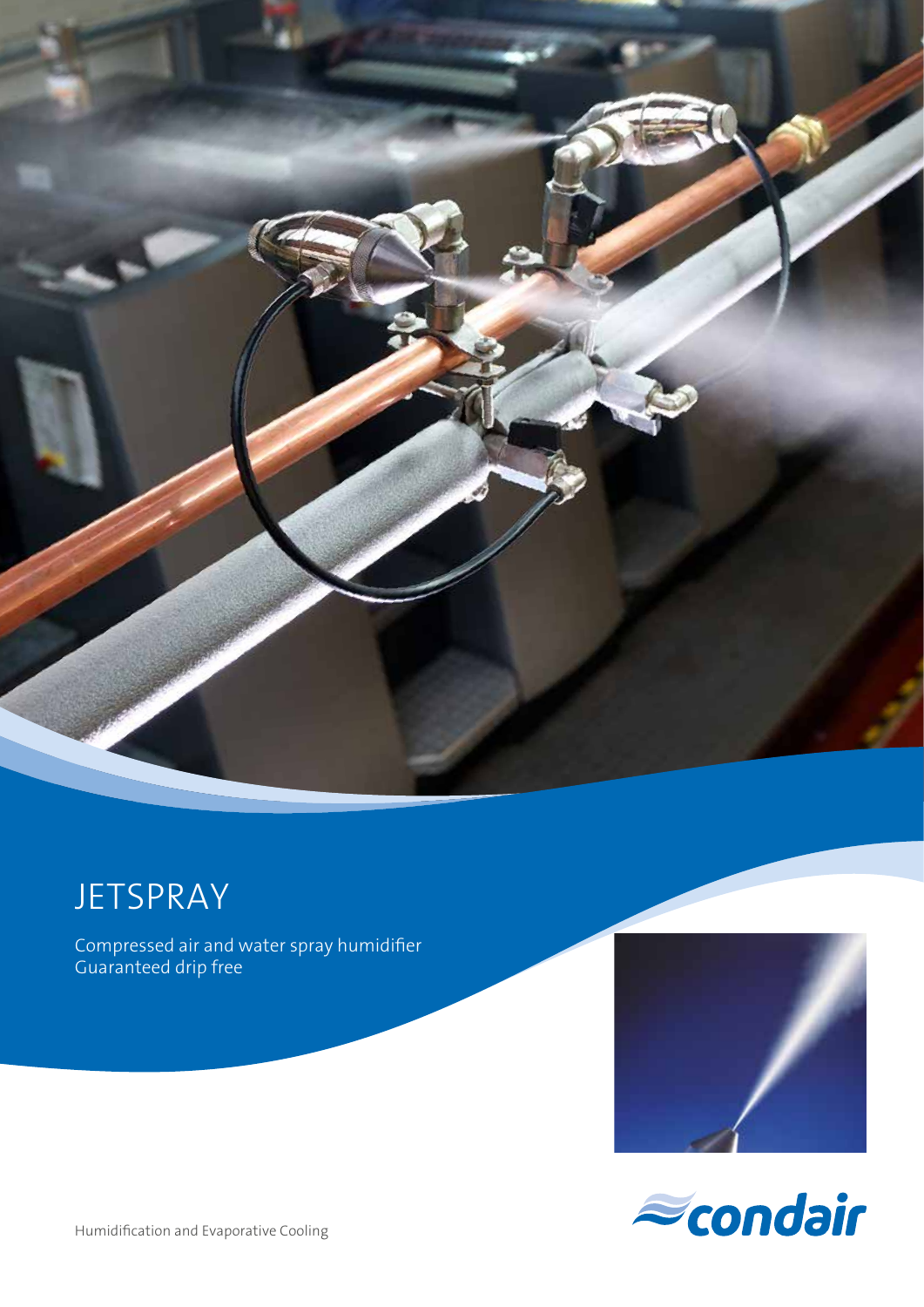#### **JetSpray panel**

An IP54 rated cabinet with easily accessible internal components to control the operation of the nozzles. All electronic elements are housed in a separate compartment above the water and air pipes.

#### **Power supply**

Single phase power, 230V/50Hz or 110V/60Hz, max 210W power consumption (excluding air compressor).

#### **Remote user interface**

Backlit digital multilingual display with keypad giving control and information on operation, commissioning, service requirements and fault diagnostics. Can be located up to 100m from the JetSpray panel. The system can also be controlled via BMS.

#### **Compressed air supply**

Ensures rapid moisture evaporation, highly directional sprays with no risk of drips. The JetSpray uses at least 30% less compressed air than any other air and water atomising humidifier.

#### **Water supply**

The JetSpray can operate on any potable water quality without the need for a demineralised supply, minimising water consumption.



## **JetSpray** Compressed air and water spray humidifier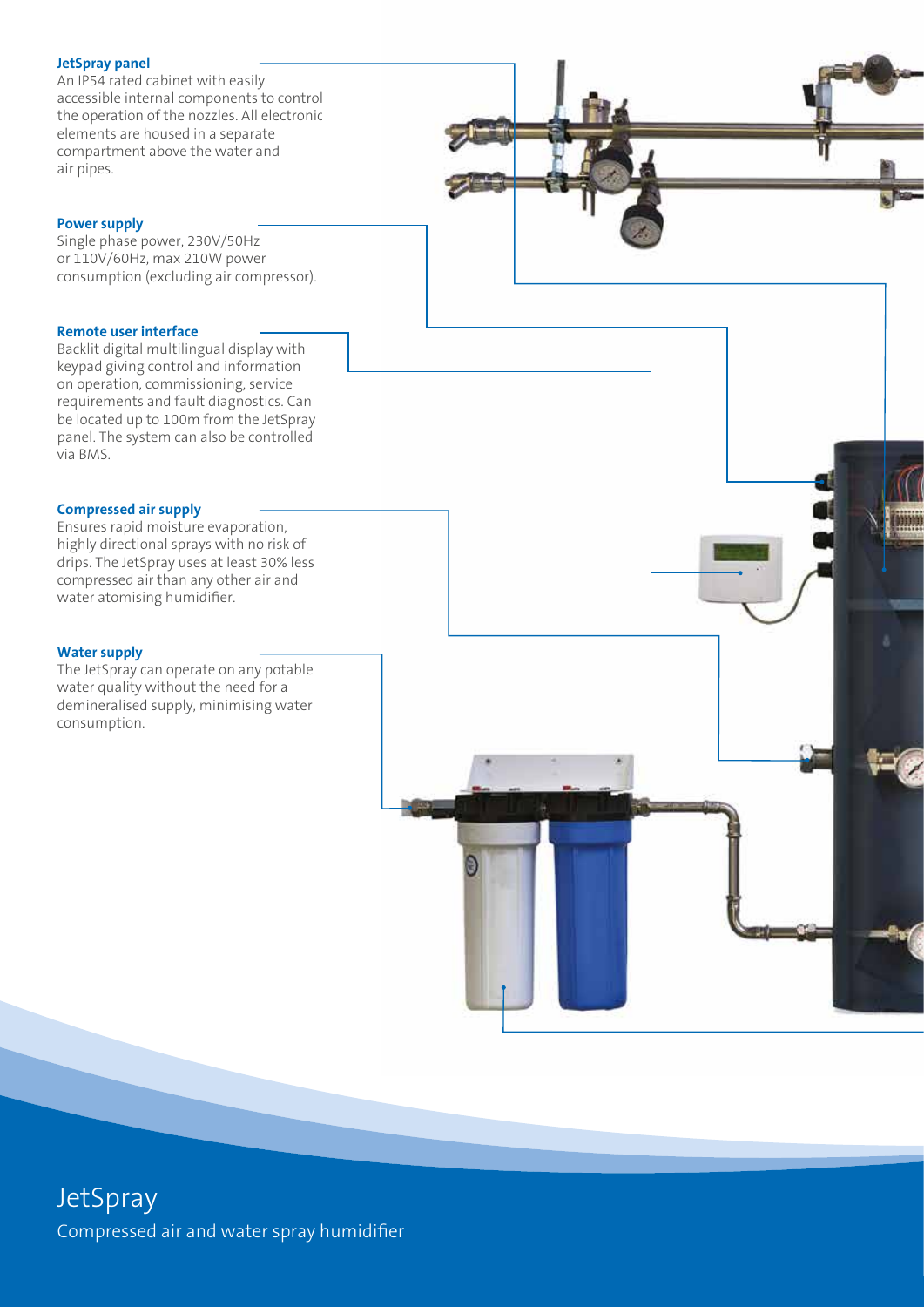#### **Self-cleaning nozzles**

Precision engineered nozzles with a 10 year warranty offer long life, minimal maintenance and are intrinsically safe with no local electrical supply required.

#### **Humidity sensor**

A single in-room humidistat or up to three averaging sensors can be used to monitor room conditions and provide accurate humidity control.

#### **Drain**

Automated drain and purge cycles ensures water cannot stagnate in the system. Air run-on leaves water pipework dry when no humidity is required.

#### **PureFlo Ag+ silver ion water treatment**

Silver is a powerful bacteriostatic agent with residual effects throughout the pipework, promoting hygienic operation. UV water treatment is also available as an option.

The combination of compressed air and water allows the JetSpray to provide rapid moisture evaporation without the risk of wetting or drips.

The JetSpray is available in 60L/h and 600L/h capacity models. The 600L/h model is available with on/ off control or fully modulating 0-100% output for highly accurate +/-2%RH humidity control.

Self-cleaning nozzles enable the humidifier to work with any potable water quality without the need for a demineralised supply. Its fan-free design ensures robust operation in dirty, dusty industrial environments with minimal maintenance.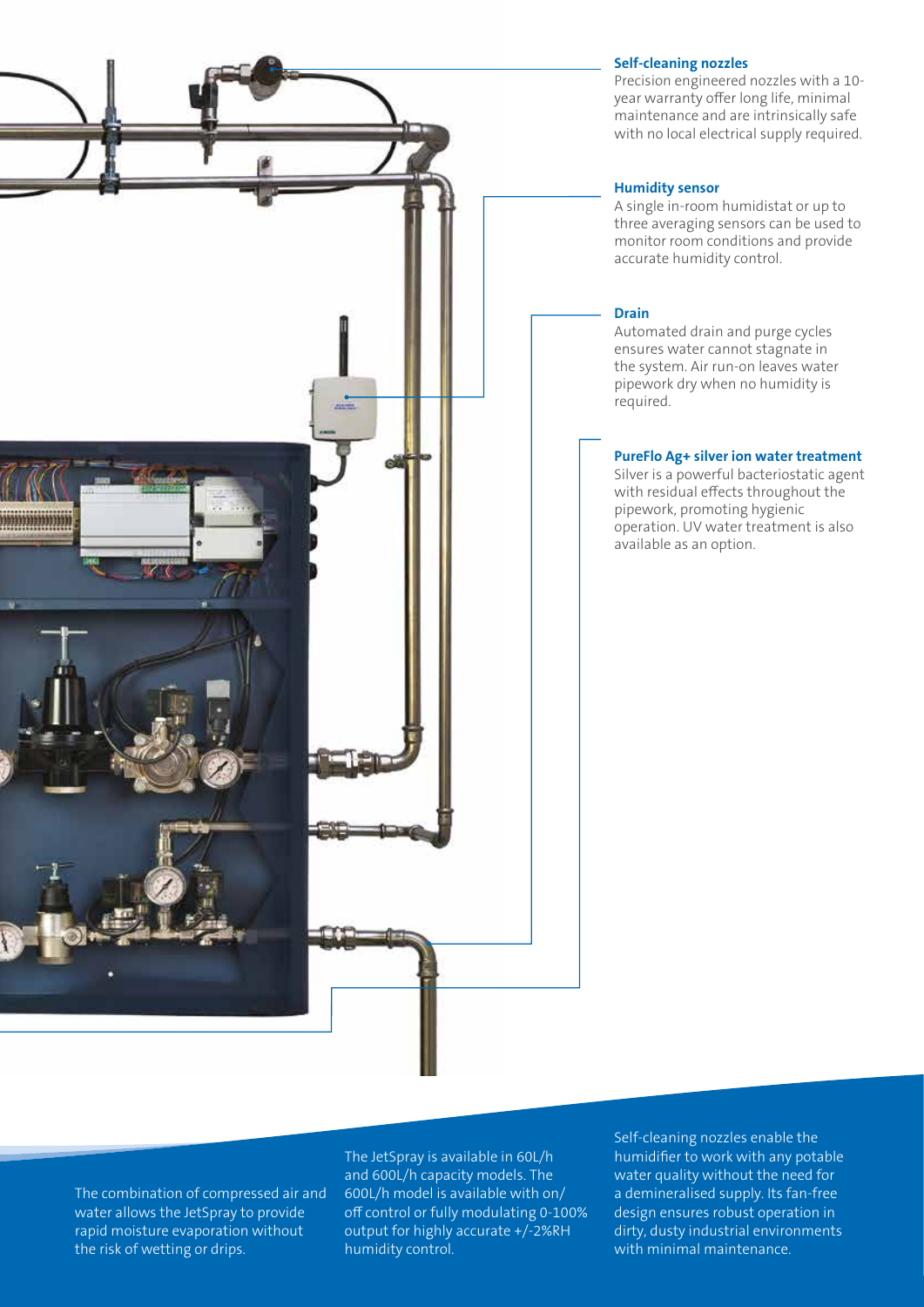

Innovative design and quality construction allow JetSpray nozzles to carry a 10-year warranty

# High performance & robust operation

#### **Why use compressed air?**

A compressed air and water humidifier offers guaranteed evaporation of the moisture into the atmosphere without any potential risk of drips. By forcing the water to mix with the air under pressure, the sprays produced are rapidly absorbed and highly directional.

This makes the JetSpray ideal for cold temperature applications, such as cold stores, where the ambient humidity is often high and moisture less readily absorbed by the air.

As no fan unit is required to encourage evaporation, the JetSpray can reliably be used in very dusty and dirty industrial environments without frequent maintenance.

#### **Low maintenance**

The JetSpray nozzle contains a selfcleaning mechanism that prevents blockages. A pin is forced through the nozzle orifice whenever the spray stops and is pushed back by the water pressure during operation. Unlike piston driven nozzle systems no lubrication of this mechanism is ever required and the only necessary maintenance of the nozzle line is to occasionally wipe the air caps to remove dust.

The nozzles are so robust in operation they carry a 10-year warranty.

#### **Easy to install**

The JetSpray humidifier can be installed by any competent mechanical contractor. It incorporates standard plumbing fittings and pipework, and doesn't need any special tools for installation. The system can be supplied with stainless steel, copper or plastic pipework.

#### **Consistent and accurate humidity control**

Unlike spot humidifiers that deliver high humidification outputs to the local area and rely on air movement to disperse the humidity, the JetSpray introduces moisture evenly across a room. The nozzles are strategically positioned to consistently spread the humidification with no areas of high or low humidity.

A fully modulating JetSpray provides 0-100% output enabling the humidifier to maintain more accurate humidity control than on/off systems at ±2%RH.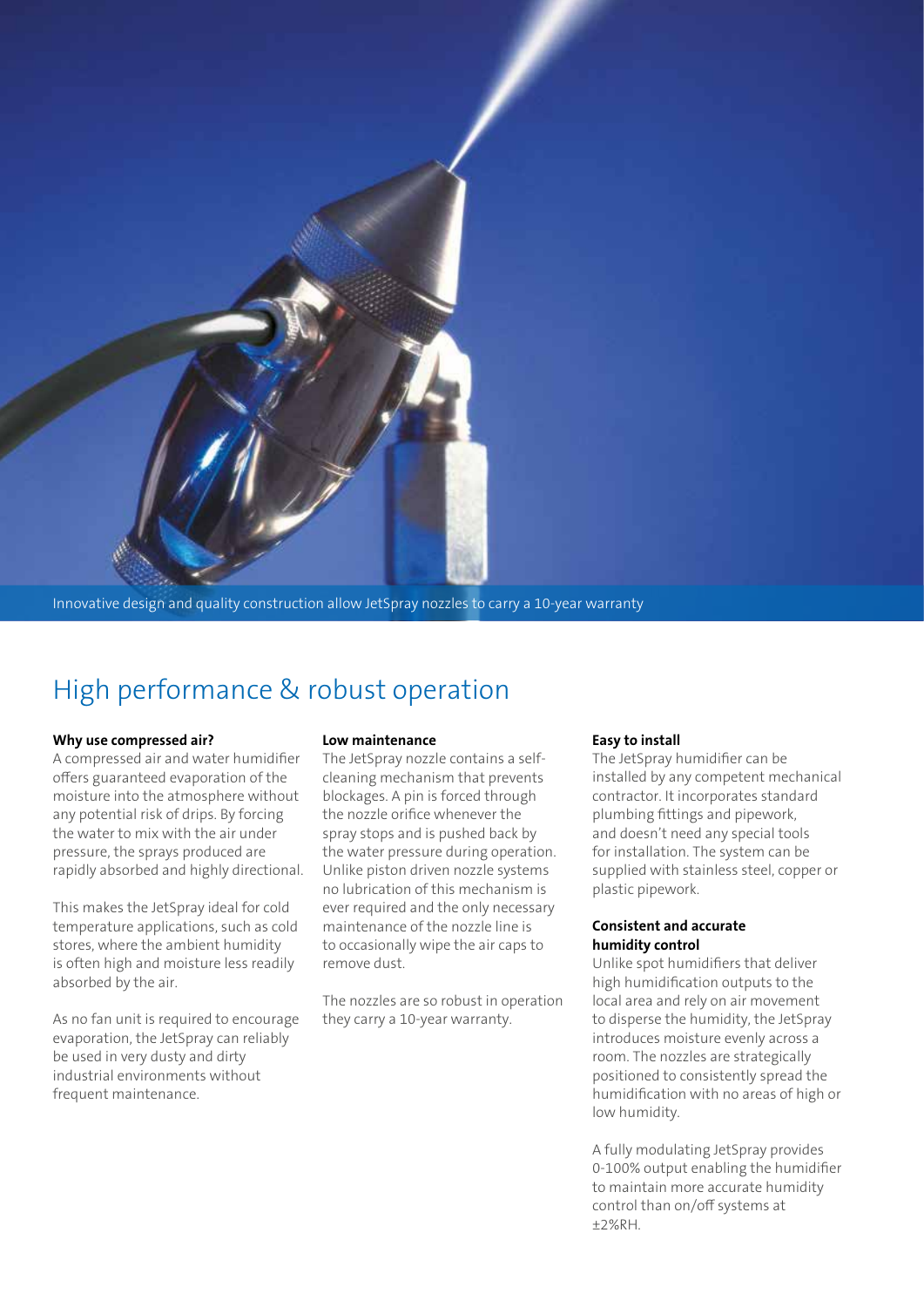

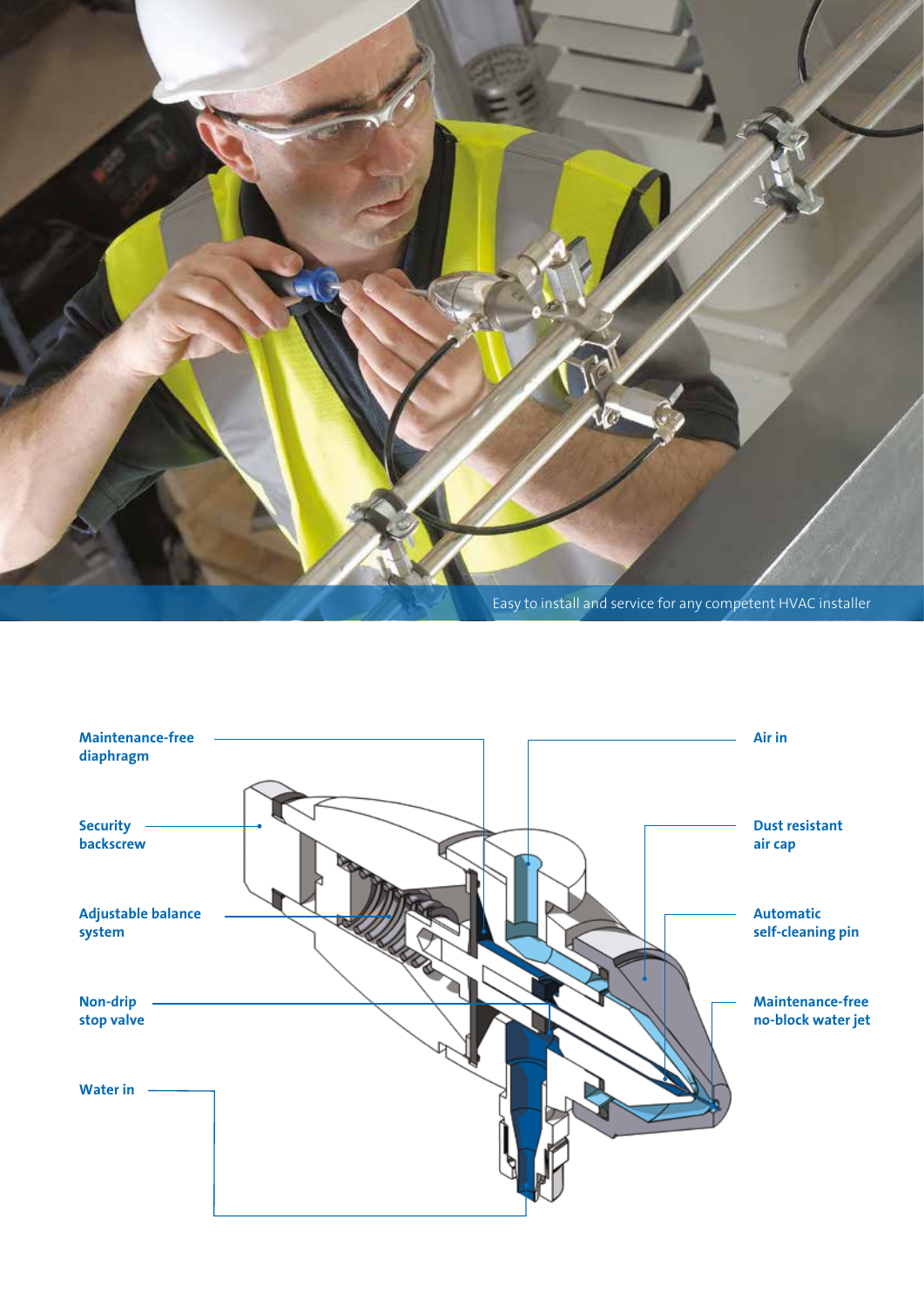

# Trusted

#### **Proven technology**

JetSpray has been humidifying factories and processing plants throughout the world for over 30 years and is trusted by leading companies in many different industries including:

- **T**extile
- **Printing**
- Tobacco
- Cold storage
- Automotive  $\overline{\phantom{a}}$
- **T**ea
- Crop storage
- **Abattoirs**
- **Electronics**
- **Botanical gardens**
- **Pulp and paper**

#### **Hygienic operation**

The JetSpray is a sealed system with no open water tanks, minimising the risk of water contamination. Automatic purge and flush cycles ensure water cannot remain in the pipelines to stagnate. An air run-on feature leaves the pipework dry at the end of the cycle.

PureFlo Ag+ silver ion water treatment is incorporated on the incoming water supply line. This is a bacteriostatic agent with residual effects throughout the pipework, promoting hygienic operation.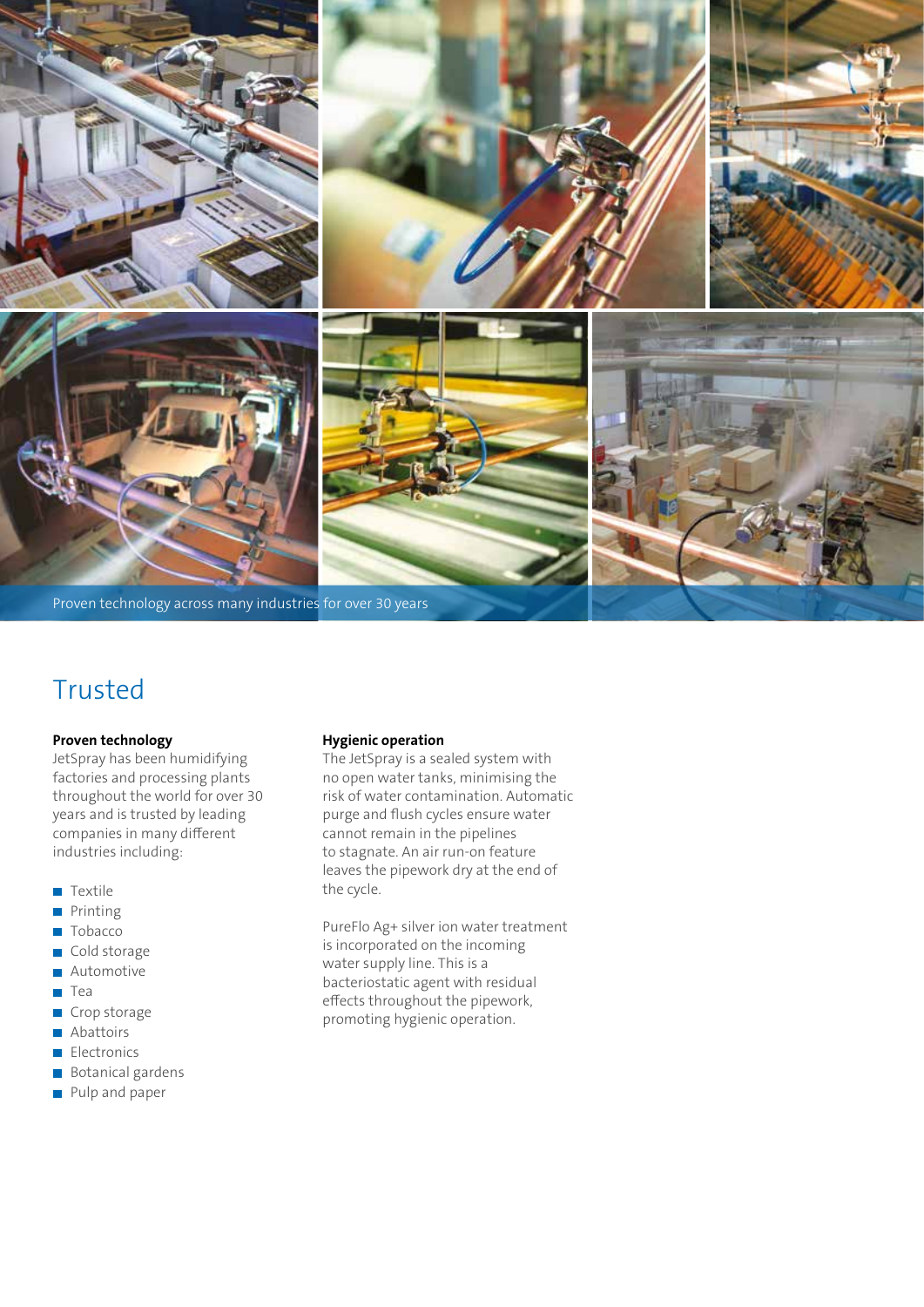

Energy efficient humidification with low operating costs

## Efficient

#### **50% less water consumption**

The JetSpray can be operated on any type of potable water supply. This reduces water consumption by up to 50% compared to other spray humidifiers that need demineralised or softened water to prevent blockages at the nozzle.

#### **30% less air consumption**

Unlike other air and water spray humidifiers, which use the air pressure to push back the self-cleaning pin mechanism, the JetSpray nozzle uses the water pressure. This results in a lower required air pressure and a 30% reduction in compressed air consumption compared to other air and water systems.

#### **Low energy and evaporative cooling**

In comparison with electric steam humidifiers, the JetSpray consumes 90% less electrical energy to deliver the same amount of humidification. Rather than an electric heat source, the thermal energy of the air is used to evaporate the moisture. As well as humidification, this causes an adiabatic cooling effect. For every kg of humidification, approximately 630W of adiabatic cooling is also delivered, which can be a welcome benefit in a hot manufacturing environment.